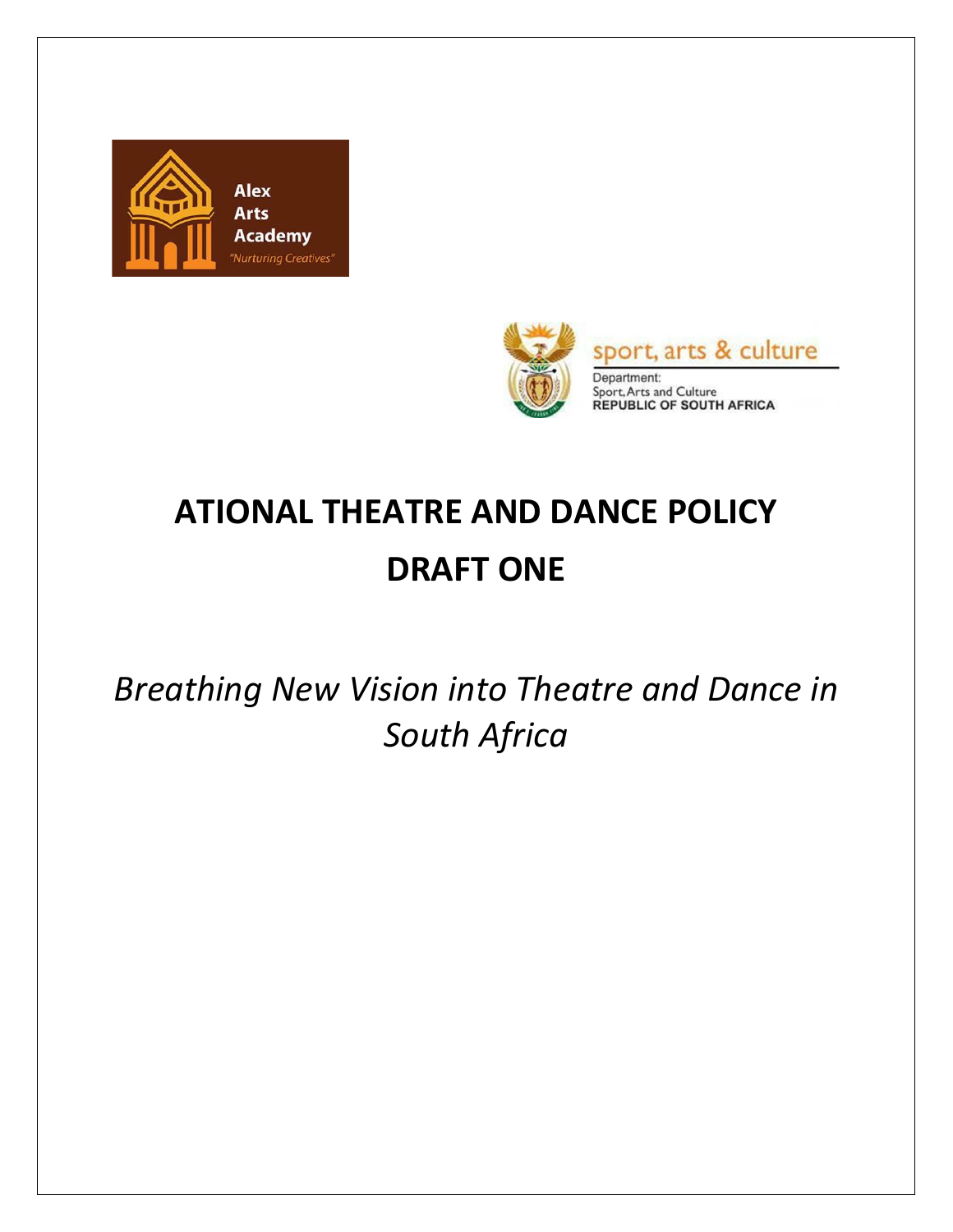#### **To The Theatre and Dance Sector,**

As a sector we have the vision for a thriving and sustainable arts industry. We have the requisite skills and knowledge to make theatre and dance into viable sectors that are able to support our dreams. This is our opportunity to capture that. The first iteration, DRAFT ONE is written with the intention of having a positive outlook and giving policy a fresh take. This is an ongoing process that and we envisage the final draft will be complete by end of March 2022.

One of the biggest challenges within the arts, culture and heritage sector is to overcome the race, class, gender, provincial and other divides and bring together those who have access to skills, resources, networks, experience, infrastructure and markets and those who do not. As it stands at the moment, those within the sector with skills, experience and resources are able to operate relatively effectively within silos of privilege, while those who do not, encounter significant struggles.

It is this concern that underpins the vision and strategies articulated in the *Breathing New Vision into Theatre and Dance in South Africa* a National Theatre and Dance Policy and Strategy.

DRAFT ONE is now available on the Alex Arts Academy Website **,https://alexartsacademy.co.za/national-theatre-and-dance-policy/** Alternatively, you can receive an electronic copy by emailing a request to [theatreanddance@gmail.com.](mailto:theatreanddance@gmail.com)

Your comments and contributions will be highly appreciated. All responses should be sent via email to [theatreanddance@gmail.com](mailto:theatreanddance@gmail.com) between **Monday 14 February and Monday 28 February 2022**.

Please respond on this SECTOR RESPONSE FORM, to make it easier for the team to capture your responses.

#### **STRUCTURE**

**Chapter One:** A New National Theatre and Dance Policy **Chapter Two**: Historical, Social and Sector Context **Chapter Three:** Review of Cultural Legislation in relation to theatre and dance **Chapter Four:** International and African Cultural Policies and Protocols as Guides **Chapter Five:** A Fresh Vision for Theatre and Dance **Chapter Six:** Implementation, Monitoring and Evaluation **Chapter Seven:** Conclusion **Appendices Appendix One:** Charter of Rights for South African Artists **Appendix Two:** Community Arts Charter **Appendix Three:** Code of Conduct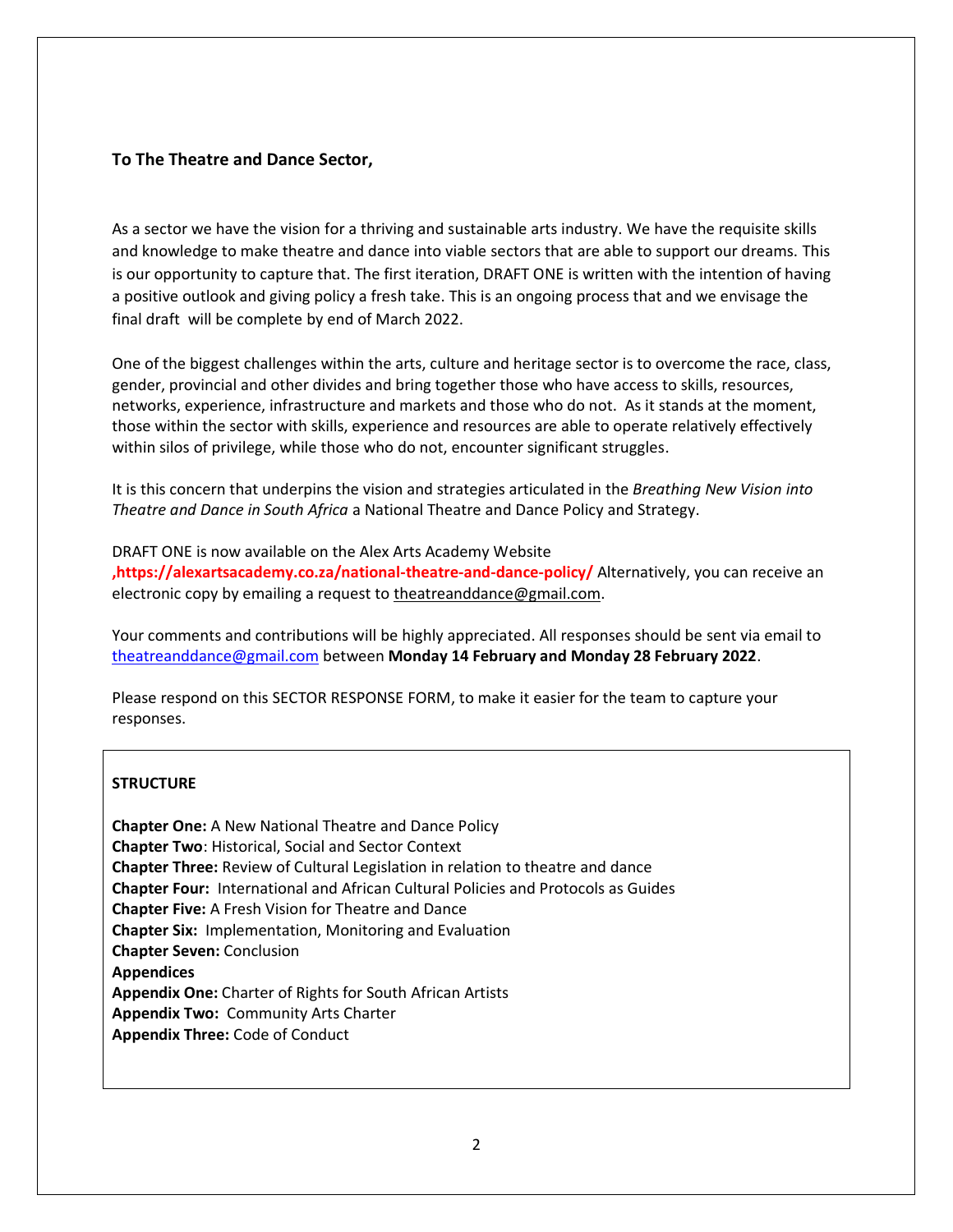We invite you to indicate if there are any statements that you do particularly Agree with or Disagree with and should that be the case to write any amendments, additions and recommendations.

**\_\_\_\_\_\_\_\_\_\_\_\_\_\_\_\_\_\_\_\_\_\_\_\_\_\_\_\_\_\_\_\_\_\_\_\_\_\_\_\_\_\_\_\_\_\_\_\_\_\_\_\_\_\_\_\_\_\_\_\_\_\_\_\_\_\_\_\_\_\_\_\_\_\_\_\_\_\_**

**\_\_\_\_\_\_\_\_\_\_\_\_\_\_\_\_\_\_\_\_\_\_\_\_\_\_\_\_\_\_\_\_\_\_\_\_\_\_\_\_\_\_\_\_\_\_\_\_\_\_\_\_\_\_\_\_\_\_\_\_\_\_\_\_\_\_\_\_\_\_\_\_\_\_\_\_\_\_**

**\_\_\_\_\_\_\_\_\_\_\_\_\_\_\_\_\_\_\_\_\_\_\_\_\_\_\_\_\_\_\_\_\_\_\_\_\_\_\_\_\_\_\_\_\_\_\_\_\_\_\_\_\_\_\_\_\_\_\_\_\_\_\_\_\_\_\_\_\_\_\_\_\_\_\_\_\_\_**

**\_\_\_\_\_\_\_\_\_\_\_\_\_\_\_\_\_\_\_\_\_\_\_\_\_\_\_\_\_\_\_\_\_\_\_\_\_\_\_\_\_\_\_\_\_\_\_\_\_\_\_\_\_\_\_\_\_\_\_\_\_\_\_\_\_\_\_\_\_\_\_\_\_\_\_\_\_\_**

**\_\_\_\_\_\_\_\_\_\_\_\_\_\_\_\_\_\_\_\_\_\_\_\_\_\_\_\_\_\_\_\_\_\_\_\_\_\_\_\_\_\_\_\_\_\_\_\_\_\_\_\_\_\_\_\_\_\_\_\_\_\_\_\_\_\_\_\_\_\_\_\_\_\_\_\_\_\_**

**\_\_\_\_\_\_\_\_\_\_\_\_\_\_\_\_\_\_\_\_\_\_\_\_\_\_\_\_\_\_\_\_\_\_\_\_\_\_\_\_\_\_\_\_\_\_\_\_\_\_\_\_\_\_\_\_\_\_\_\_\_\_\_\_\_\_\_\_\_\_\_\_\_\_\_\_\_\_**

**\_\_\_\_\_\_\_\_\_\_\_\_\_\_\_\_\_\_\_\_\_\_\_\_\_\_\_\_\_\_\_\_\_\_\_\_\_\_\_\_\_\_\_\_\_\_\_\_\_\_\_\_\_\_\_\_\_\_\_\_\_\_\_\_\_\_\_\_\_\_\_\_\_\_\_\_\_\_**

**\_\_\_\_\_\_\_\_\_\_\_\_\_\_\_\_\_\_\_\_\_\_\_\_\_\_\_\_\_\_\_\_\_\_\_\_\_\_\_\_\_\_\_\_\_\_\_\_\_\_\_\_\_\_\_\_\_\_\_\_\_\_\_\_\_\_\_\_\_\_\_\_\_\_\_\_\_\_**

**DETAILS OF RESPONDENT/S**

**Name of individual or organisation:**

**Capacity: [Personal or within an organisation/institution]:**

**Website – personal or organisation/institution:**

**Nature of organisation e.g. festival, company, training institution, community centre etc.** 

**Geographical location of organisation/institution: National or Provincial** 

**If national, state provinces in which you are active/have members:**

**If provincial, state which province you are located in:**

**Number of members if a membership-based organisation:**

**Email of person completing the form:**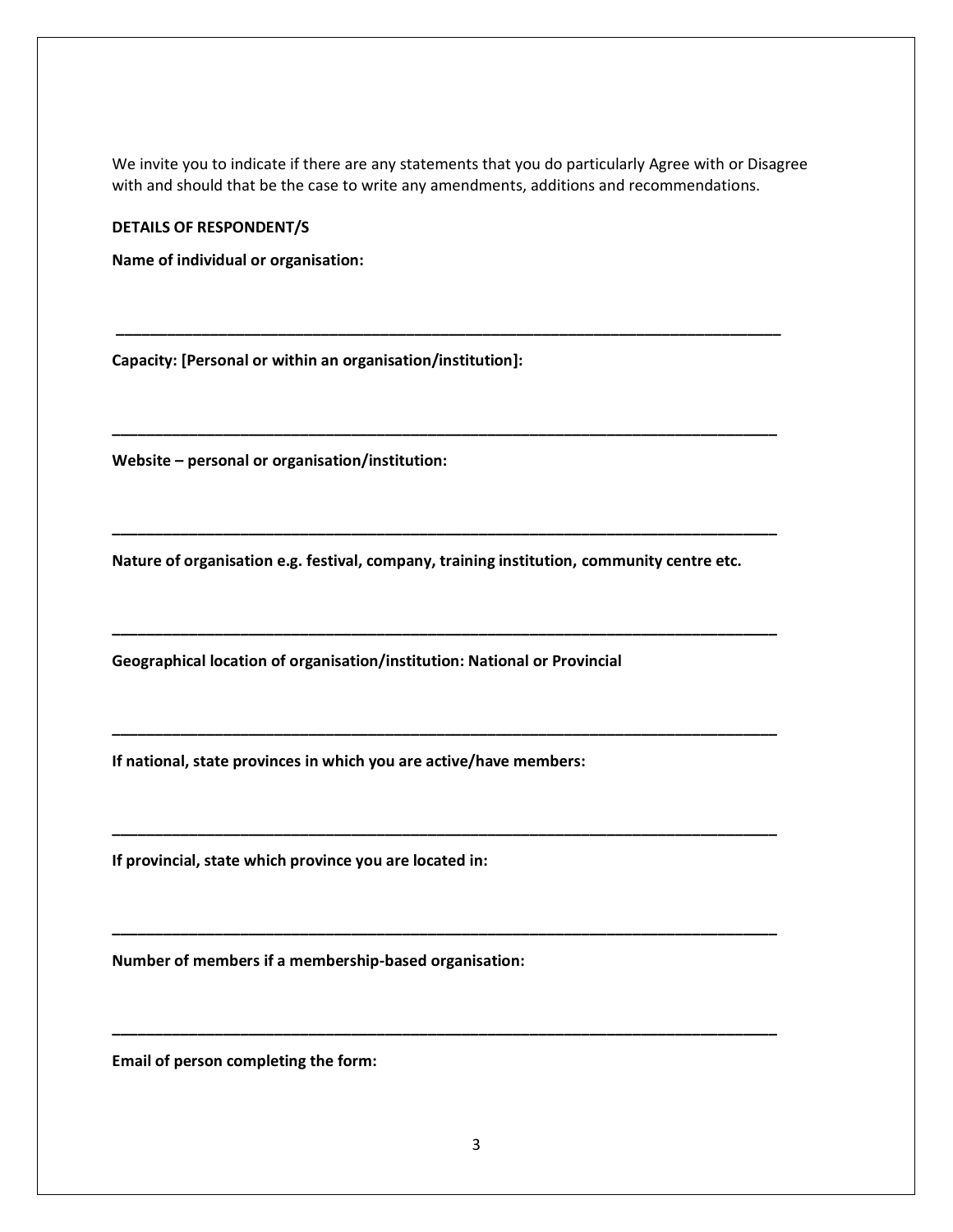# **RESPONSE**

1. In principle, **we/I agree/do not agree**:

*[please state your reasons]*

#### **2. Proposed amendments for consideration.**

List the clause you are commenting on – **please use the numbering system clearly for the team to pick up your comments**. You are welcome to rewrite the clause as you would like to see it, or comment on what is missing or indicate it should be taken out, or what should be added.

**\_\_\_\_\_\_\_\_\_\_\_\_\_\_\_\_\_\_\_\_\_\_\_\_\_\_\_\_\_\_\_\_\_\_\_\_\_\_\_\_\_\_\_\_\_\_\_\_\_\_\_\_\_\_\_\_\_\_\_\_\_\_\_\_\_\_\_\_\_\_\_\_\_\_\_\_\_**

\_\_\_\_\_\_\_\_\_\_\_\_\_\_\_\_\_\_\_\_\_\_\_\_\_\_\_\_\_\_\_\_\_\_\_\_\_\_\_\_\_\_\_\_\_\_\_\_\_\_\_\_\_\_\_\_\_\_\_\_\_\_\_\_\_\_\_\_\_\_\_\_\_\_\_\_

#### **Chapter One: A New National Theatre and Dance Policy and Strategy**

| <b>Clause/Page</b> | Agree | Disagree   Proposed amendment |
|--------------------|-------|-------------------------------|
|                    |       |                               |
|                    |       |                               |
|                    |       |                               |

#### **Chapter Two: Historical, Social and Sector Context**

| <b>Clause/Page</b> | Agree | Disagree   Proposed amendment |
|--------------------|-------|-------------------------------|
|                    |       |                               |
|                    |       |                               |
|                    |       |                               |

#### **Chapter Three: Review of Cultural Legislation in relation to theatre and dance**

| <b>Clause/Page</b> | Agree | Disagree   Proposed amendment |
|--------------------|-------|-------------------------------|
|                    |       |                               |
|                    |       |                               |
|                    |       |                               |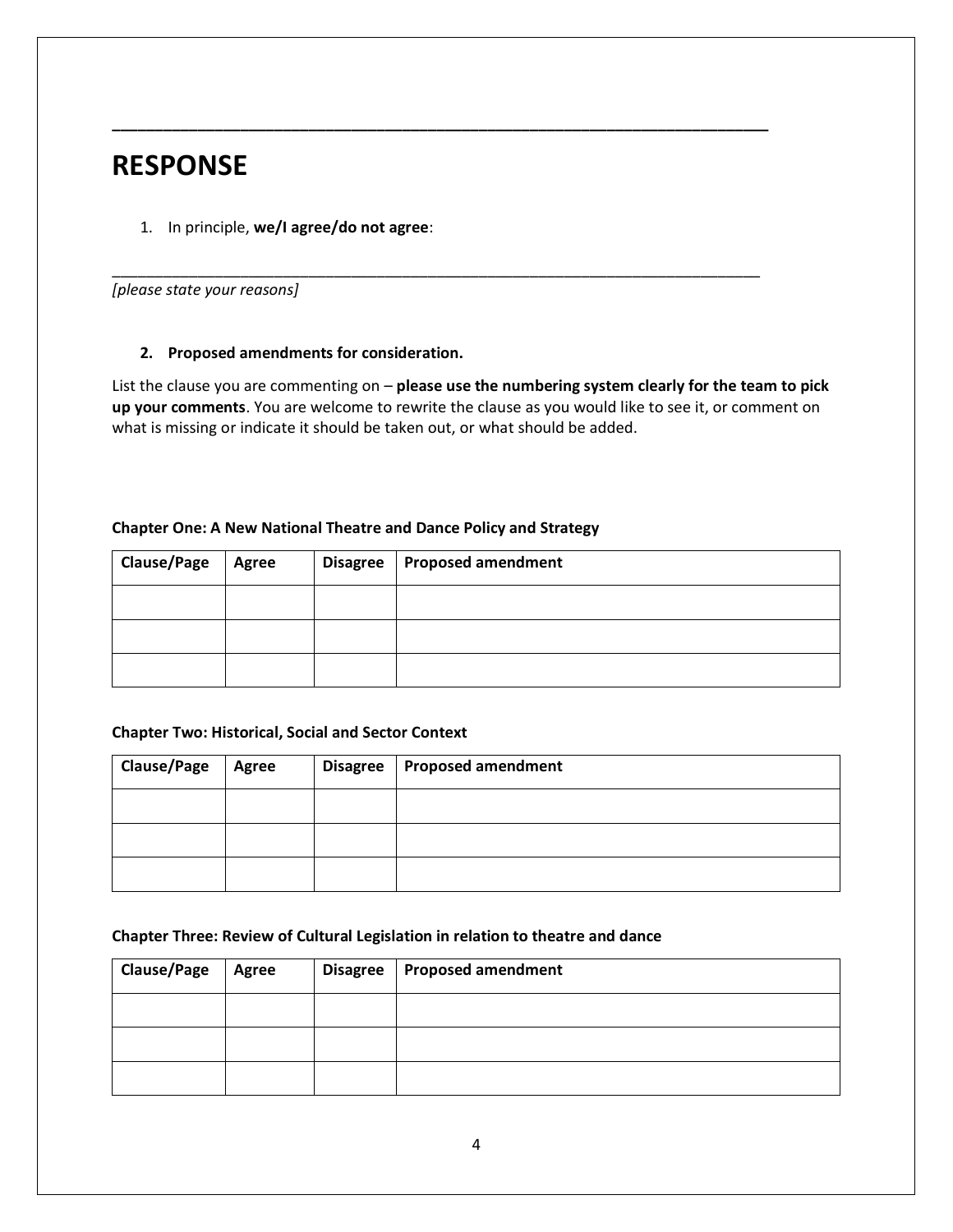| <b>Clause/Page</b> | Agree | Disagree   Proposed amendment |
|--------------------|-------|-------------------------------|
|                    |       |                               |
|                    |       |                               |
|                    |       |                               |

## **Chapter Four: International and African Cultural Policies and Protocols as Guides**

### **Chapter Five: A Fresh Vision for Theatre and Dance**

| <b>Clause/Page</b> | <b>Agree</b> | Disagree   Proposed amendment |
|--------------------|--------------|-------------------------------|
|                    |              |                               |
|                    |              |                               |

**Chapter Six: Implementation, Monitoring and Evaluation**

| <b>Clause/Page</b> | Agree | Disagree   Proposed amendment |
|--------------------|-------|-------------------------------|
|                    |       |                               |
|                    |       |                               |
|                    |       |                               |

# **Chapter Seven: Conclusion**

| <b>Clause/Page</b> | <b>Agree</b> | Disagree   Proposed amendment |
|--------------------|--------------|-------------------------------|
|                    |              |                               |
|                    |              |                               |
|                    |              |                               |

#### **Appendices**

**Do you agree with these appendices, have any suggestions of what should be included.**